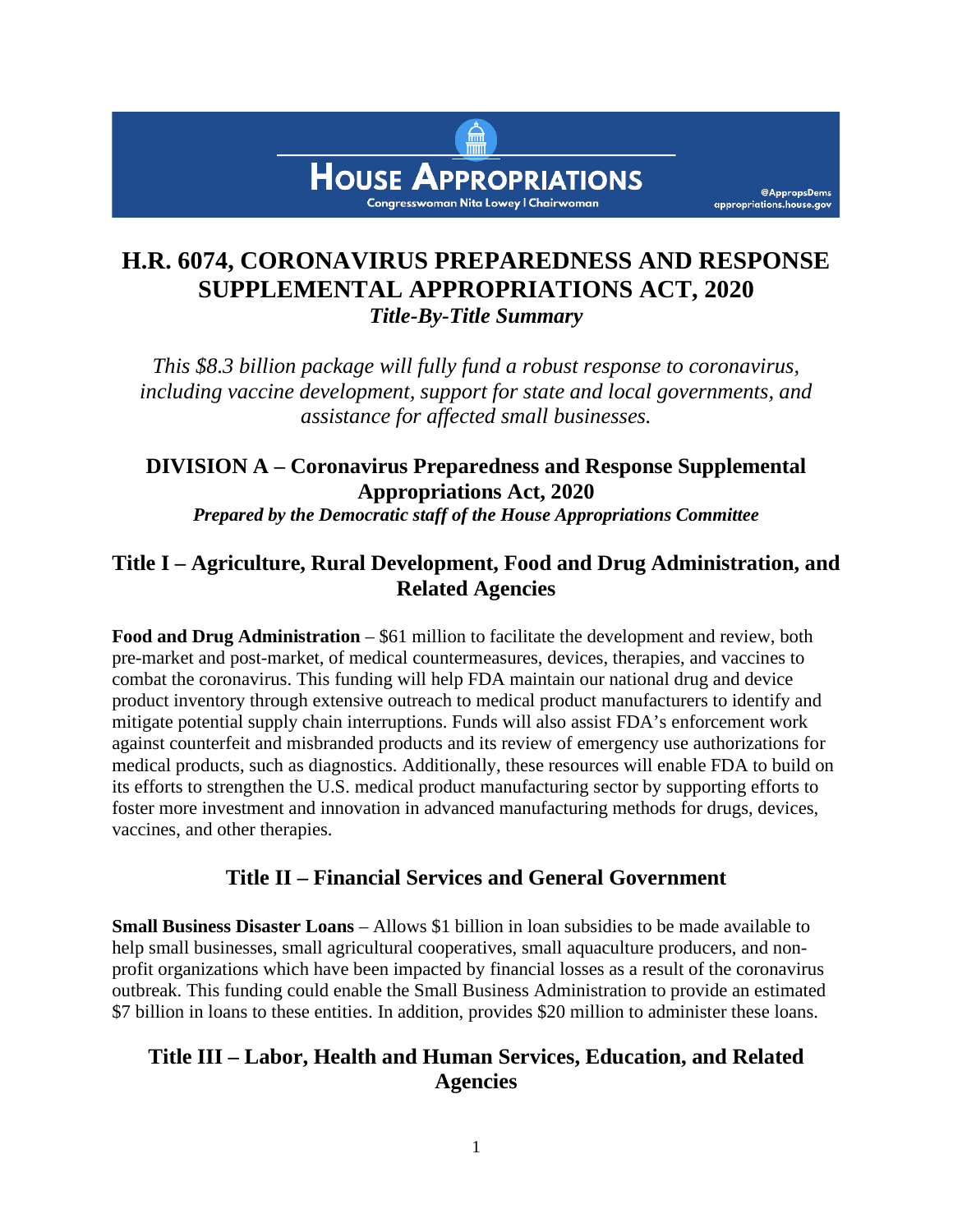**Centers for Disease Control and Prevention** – \$2.2 billion to support federal, state, and local public health agencies to prevent, prepare for, and respond to the coronavirus, including:

- **SPED**  $\bullet$  \$950 million, of which \$475 million must be allocated within 30 days, to support States, locals, territories, and tribes to conduct public health activities such as:
	- o surveillance for coronavirus;
	- o laboratory testing to detect positive cases;
	- o contact tracing to identify additional positive cases;
	- o infection control at the local level to prevent additional cases;
	- o migration in areas with person-to-person transmission to prevent additional cases; and
	- o other public health preparedness and response activities
- **S300 million to replenish the Infectious Diseases Rapid Response Reserve Fund, which** supports immediate response activities during outbreaks.
- At least \$300 million for global disease detection and emergency response.

In addition –

 The supplemental supports CDC's repatriation and quarantine efforts, laboratory testing, emergency operations, epidemiological investigations, public information, and surveillance and data analysis.

Furthermore, the supplemental includes **–**

- A general provision to reimburse State or local costs incurred for coronavirus preparedness and response activities between January 20 and the date of enactment of this emergency supplemental.
- A proviso to allow funds to be used for construction or renovation of facilities to improve preparedness and response capabilities at the State and local level.

**Vaccines, Therapeutics, and Diagnostics** – More than \$3 billion for research and development of vaccines, therapeutics, and diagnostics to prevent or treat the effects of coronavirus, including:

- More than \$2 billion for the Biomedical Advanced Research and Development Authority (BARDA) to support advanced research and development of vaccines, therapeutics, and diagnostics, prioritizing platform-based technologies with U.S.-based manufacturing capabilities.
- \$826 million for the National Institutes of Health to support basic research and development of vaccines, therapeutics, and diagnostics.
- **\$300 million in contingency funding for procurement of vaccines, therapeutics, and** diagnostics.

In addition **–**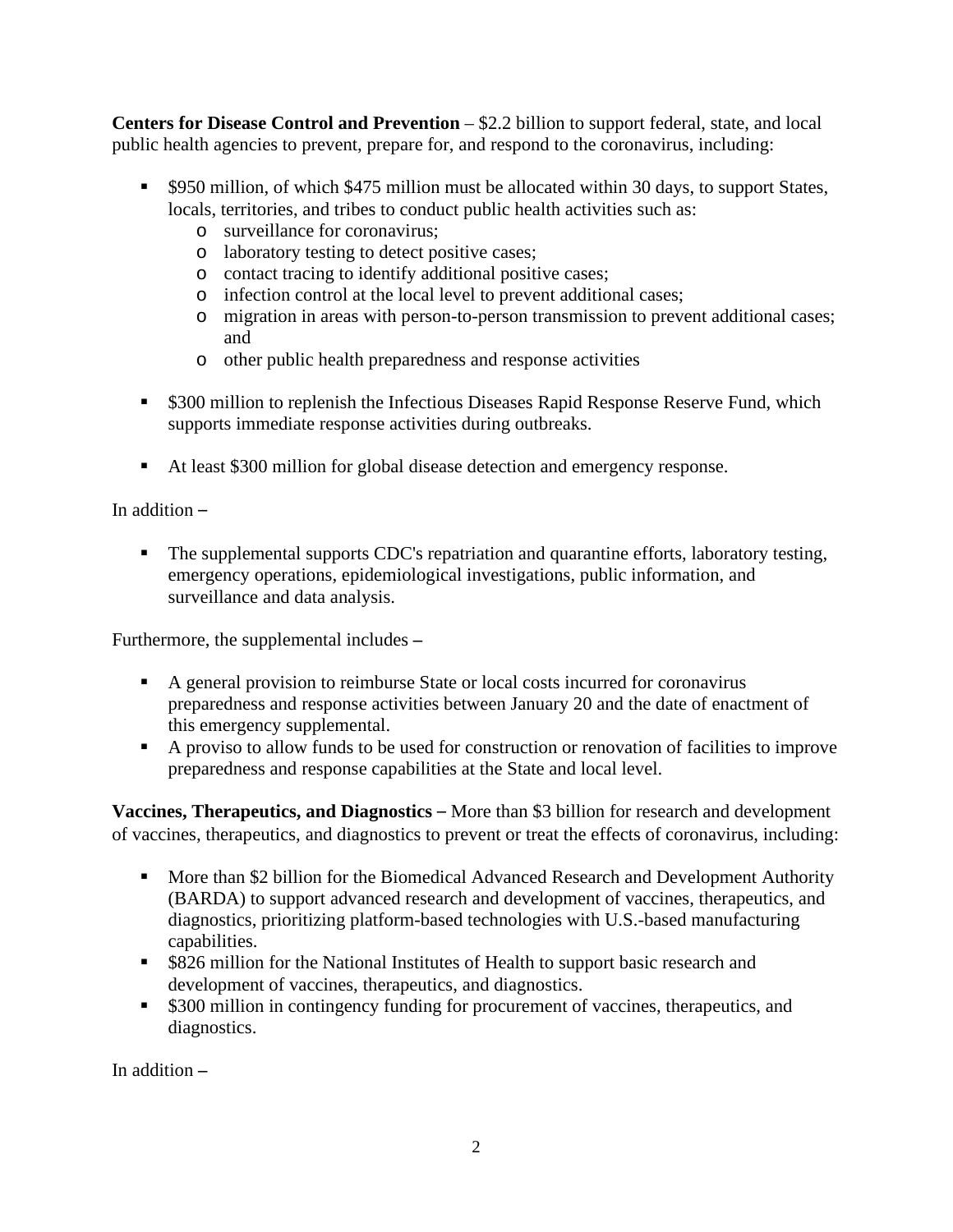- Requires that vaccines, therapeutics, and diagnostics developed using taxpayer funds must be available for purchase by the Federal government at a fair and reasonable price.
- Allows the Secretary of Health and Human Services to ensure that vaccines, therapeutics, and diagnostics developed using taxpayer funds be affordable in the commercial market.

#### **Healthcare Preparedness, Pharmaceuticals and Medical Supplies, Community Health**

**Centers** – Nearly \$1 billion for procurement of pharmaceuticals and medical supplies, to support healthcare preparedness and Community Health Centers, and to improve medical surge capacity:

- Approximately \$500 million for procurement of pharmaceuticals, masks, personal protective equipment, and other medical supplies, which can be distributed to state and local health agencies in areas with a shortage of medical supplies.
- \$100 million for health services through Community Health Centers, which will support smaller health clinics across the country in under-served urban and rural areas.
- Continues support for healthcare preparedness, including the National Ebola and Special Pathogens Training and Education Center (NETEC), regional, State and local special pathogens treatment centers, and hospital preparedness cooperative agreements.
- In addition, the bill allows funding for medical surge capacity, which will increase the supply of biocontainment beds at additional health facilities.

#### **Additional Items**

- **Requirement to reimburse \$136 million to programs across the Department of Health and** Human Services that were temporarily transferred to support emergency preparedness and response activities at the CDC and the Assistant Secretary for Preparedness and Response.
- **S10 million for worker-based training through the National Institute of Environmental** Health Sciences to prevent and reduce exposure of hospital employees, emergency first responders, and other workers who are at risk of exposure to coronavirus through their work duties.
- **52 million for the HHS Office of Inspector General to conduct oversight of activities** related to coronavirus preparedness and response.
- Authority for HHS to hire public health experts, as expeditiously as necessary, to perform critical work relating to coronavirus.

## **Title IV – State, Foreign Operations, and Related Programs**

**State Operations** – \$264 million for consular operations, emergency evacuations of State Department staff and dependents, and other emergency preparedness needs at embassies around the world. Increases transfer threshold for emergency evacuations from \$10 million to \$100 million.

**Global Health Response** – \$435 million to support health systems overseas to prevent, prepare and respond to the coronavirus, of which \$200 million is for the Emergency Reserve Fund.